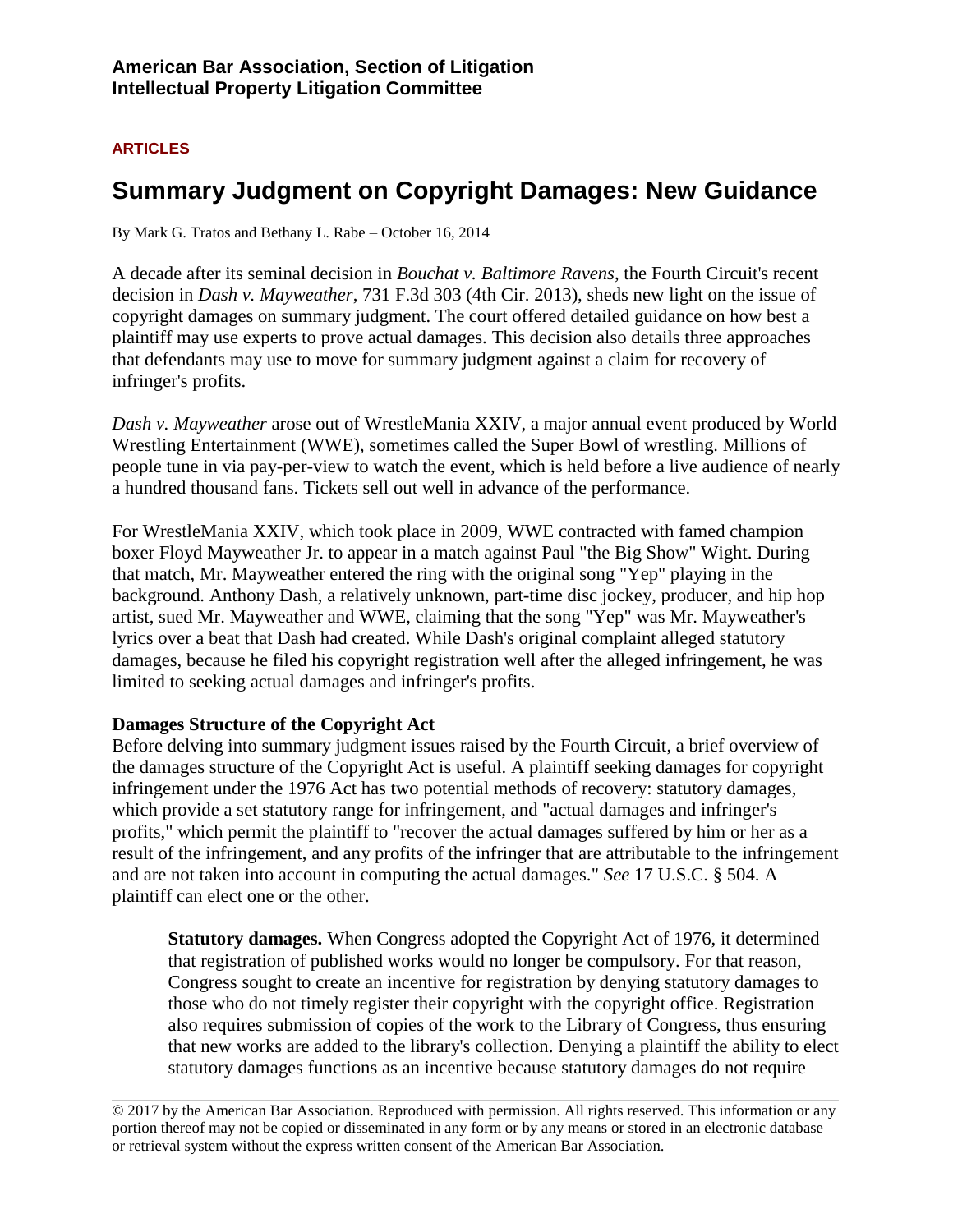proof of actual harm to the plaintiff; a plaintiff who otherwise could not recover because either (1) his or her work has little actual value (such as a stock photograph) or (2) the defendant's profits from the infringing work are remote or nonexistent (such as file sharing)—can recover. Statutory damages can be significant, especially if multiple works are infringed, as the damages are up to \$30,000 per work for innocent infringement and up to \$150,000 per work for willful infringement. *See* 17 U.S.C. § 504. As noted above, however, not every plaintiff is eligible for statutory damages.

**Actual damages and infringer's profits.** The other avenue for a plaintiff seeking recovery under the Copyright Act is to seek "actual damages" and "any profits of the infringer that are attributable to the infringement. . . ." *See* 17 U.S.C. § 504. There is no punitive component; these damages seek to restore the plaintiff's losses and remove the infringer's gains. These types of damages are sought where the copyright owner is not eligible for statutory damages; where the infringer has made a great deal of profit from the infringement of one work (because statutory damages are awarded on a per-work basis, they may be inadequate if only one work has been infringed); and where the profits are substantial and clearly traceable to the infringement.

Plaintiffs seek recovery of an alleged infringer's profits to protect their own property, prevent unjust enrichment of the infringer, and remove any incentive for continued infringement. A simple example: I create a painting. Without a license, you sell 20 copies of my painting at \$1,000 each. It should be fairly straightforward for me to argue that my damages are \$20,000, your gross revenue from the sales. The Copyright Act then shifts the burden to the alleged infringer to prove reasonable offsets to reduce the amount of the potential profit award. As you can imagine, however, this issue can be complicated: What if, instead of selling copies of my painting, you include it in a textbook and sell the textbook? What if the painting appears in the background in a commercial for an unrelated product? Even if we all agree that you have infringed my copyright, how much should I recover? Courts have grappled with these issues extensively.

Actual damages represent the actual harm to the copyright owner. These damages are premised on restoring the copyright owner to his or her position prior to the infringement. For example, a copyright plaintiff might be awarded the value of a licensing fee. In other words, to use another simple example, the fair market value of a license for my work is \$500. You used it without a license. I can now recover \$500. The simplest cases are situations such as that example, where a party exceeds his or her license. The parties have already established the fair market value of the work; the only thing left to do is the math. Complications arise where the work has no established fair market value and there are few comparable benchmarks available.

## *Dash v. Mayweather***: Summary Judgment**

In *Dash v. Mayweather*, Dash put forth an expert report that theorized that he was entitled to a portion of Mr. Mayweather's contracted fee, a portion of WWE's profits from the event, and actual damages. As Dash had no commercial success with his music and reported no income

<sup>© 2017</sup> by the American Bar Association. Reproduced with permission. All rights reserved. This information or any portion thereof may not be copied or disseminated in any form or by any means or stored in an electronic database or retrieval system without the express written consent of the American Bar Association.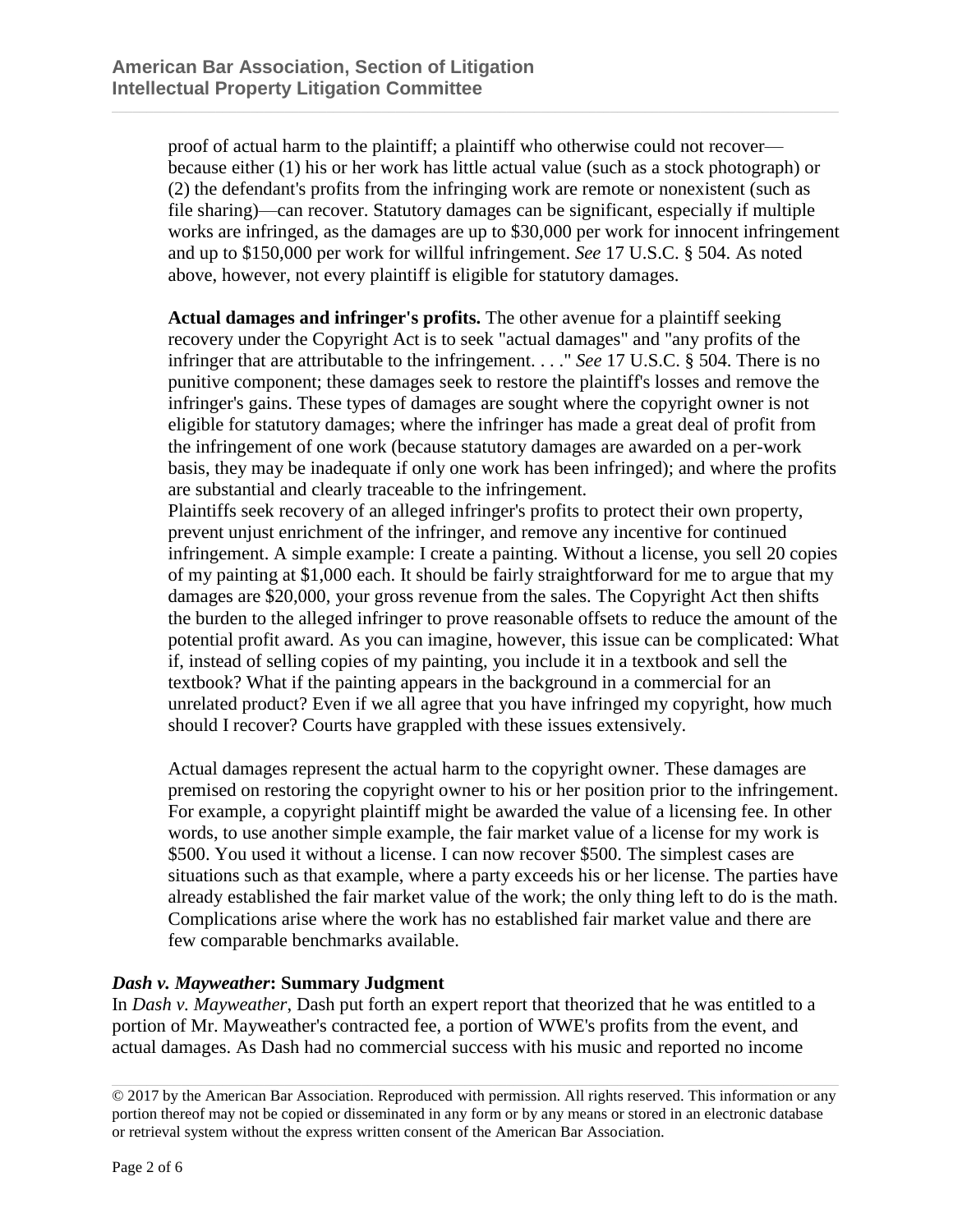from his music on his tax returns, his expert relied on the amounts that WWE paid other, wellknown artists for the use of their songs in calculating actual damages. The expert's conclusion was that Dash's composition had a "maximal value" of \$3,000.

The defendants moved for summary judgment, arguing that Dash was entitled to no damages at all. The parties argued that (1) infringer's profits could not be awarded given that Dash could show no causal link between the alleged infringement and the profits of the defendants and (2) Dash had no non-speculative evidence of any actual damages.

As to infringer's profits, Dash argued that he was not required to submit specific evidence linking the claimed revenue streams to the alleged infringement and that he need not show that the alleged infringement enhanced the defendants' profits, only that the allegedly infringed work was used and that the defendants profited. Dash believed this theory so completely that he signed a stipulation stating that the performance of "Yep" at the event had not increased the revenue of WrestleMania XXIV. The court, however, rejected this argument.

In defense of his actual damages claim, Dash relied only on his copyright damages expert's report. The court noted that Dash had no reported income related to music on his tax returns and that Dash had offered no evidence that he had previously sold other musical compositions. In the summary judgment context, once a defendant has properly supported his or her claim that there are no actual damages, the plaintiff must respond by presenting non-speculative evidence that such damages do exist. Finding the evidence of market value speculative, the district court granted summary judgment on damages and closed the case.

### **The Fourth Circuit's Detailed Guidance on Actual Damages**

On appeal, Dash argued that his expert report provided evidence of the beat's value—namely, a \$3,000 lost licensing fee—and that summary judgment against him was erroneous. The Fourth Circuit disagreed, affirming the district court. In its discussion of actual damages, which spanned 34 pages of the opinion, the Fourth Circuit made a number of key points regarding summary judgment, especially with respect to the use of expert reports.

First, in establishing actual damages, the expert should state a minimum as well as a maximum value for actual damages. The opinion spoke directly to future copyright plaintiffs' counsel: "The possibility that our criticism will prompt attentive plaintiffs' attorneys to require their experts to expressly state some nominal minimal value for an allegedly infringed work is, frankly, desirable." The court noted that whether the expert has opined as to the *fact* of actual damages (whether such damages exist at all) "could easily be avoided by a clear statement that the copyrighted work has *some* market value." In short, without a minimum value assigned to the work, a court may well rightly assume that the work has no value.

Second, if the expert must extrapolate from other works' values—as in the case of a lesserknown or unknown artist—the expert must be clear in his or her reasoning. Here, the Fourth Circuit explained that the expert failed to explain how he selected the benchmarks; failed to

<sup>© 2017</sup> by the American Bar Association. Reproduced with permission. All rights reserved. This information or any portion thereof may not be copied or disseminated in any form or by any means or stored in an electronic database or retrieval system without the express written consent of the American Bar Association.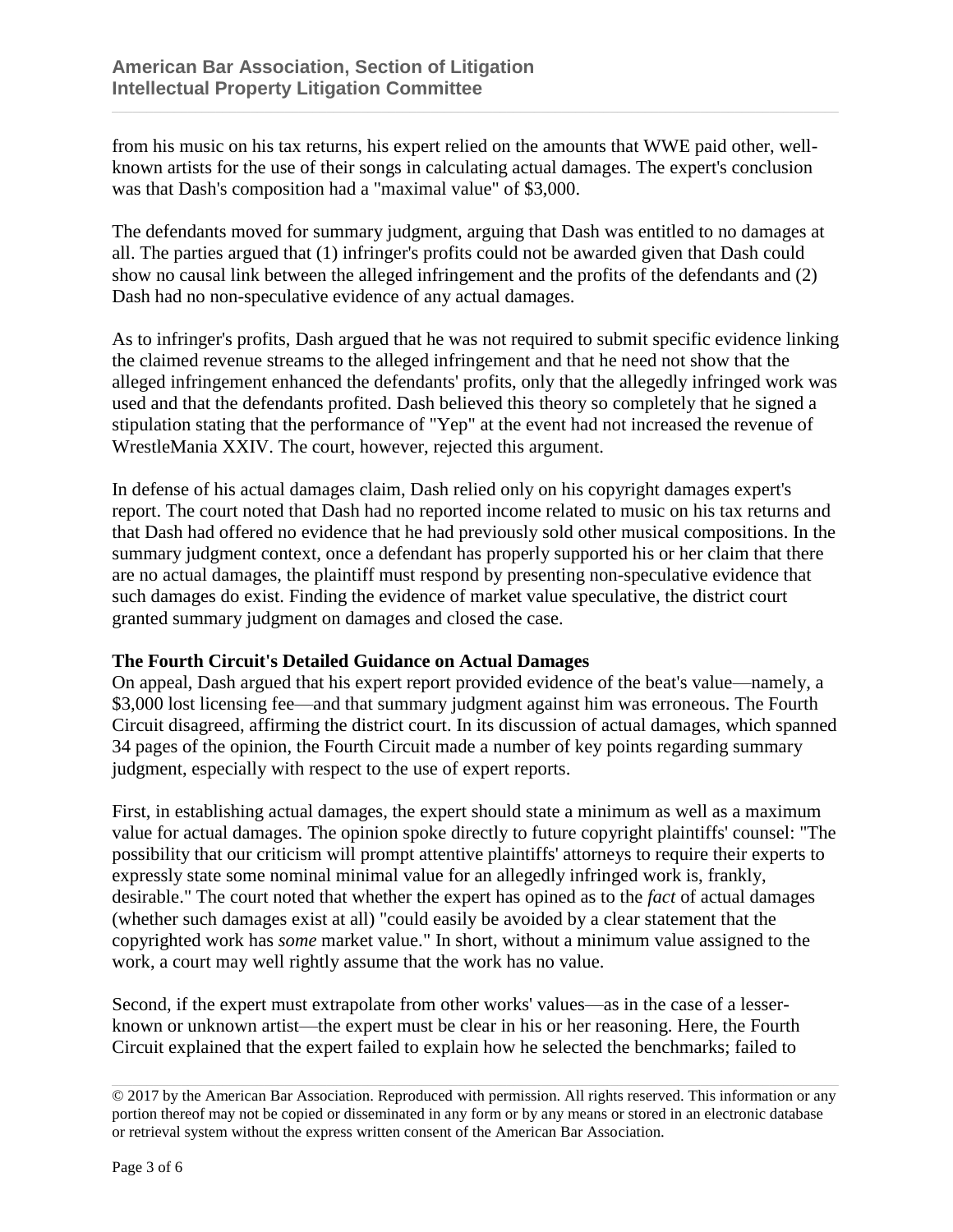indicate whether and to what extent he had considered the differences between the benchmarks and Dash's composition; failed to address the fact that Dash's claim was only in the rhythmic instrumental part of the work, not the completed work, whereas the benchmarks were for completed works; and failed to establish that Dash's particular work, as opposed to music in general, had value for WWE. Undue speculation, the Fourth Circuit warned, is insufficient; a description of the expert's process of reasoning that led to the conclusion is necessary. Third, the expert must be clear on timing. The expert did not explain whether the plaintiff's other productions predated the infringement. If the plaintiff became successful only after the infringement occurred, the value of his other works has little bearing on the value of the infringed work. Because the expert report did not make the dates clear, the court could not rely on the references to prior recognition and accomplishments.

Fourth, and more generally, the court cautioned plaintiffs' attorneys not to rely only on an expert report where other evidence could stand alone. Here, the fact that the expert referenced some prior contracts and accomplishments was insufficient—the court deemed these references too speculative to create a genuine issue of material fact. The Fourth Circuit suggested that an affidavit from the plaintiff or prior contracts establishing the value of Dash's other works could have perhaps prevented summary judgment.

Although the Fourth Circuit criticized the expert's report heavily, it would be a mistake to simply dismiss this case as a case with a bad expert. The onus is on the plaintiff's counsel to provide the expert with evidence he or she can rely on. If the plaintiff had approached summary judgment with additional admissible evidence, the result could have been different.

### **A Summary Judgment Road Map for Defendants**

In *Dash*, the Fourth Circuit also took the opportunity to reaffirm its holding in *Bouchat v. Baltimore Ravens*, 346 F.3d 514 (4th Cir. 2003). In *Bouchat*, the Fourth Circuit affirmed a grant of summary judgment against an artist on the issue of infringer's profits. The artist, who was by profession a security guard at an office building, had created a logo for the Baltimore Ravens. The Ravens used the logo without authorization on merchandise and other products. The artist claimed no actual damages and was ineligible for statutory damages. For that reason, the plaintiff was left to pursue profits-based damages against the Ravens. Many iterations of the *Bouchat* case were litigated for years (the most recent decision issued less than a year ago), but the 2003 *Bouchat* decision created a widely used summary judgment framework for infringer's profits cases.

In *Dash*, the court explicitly laid out the three ways in which a defendant can prevail on summary judgment on the issue of infringer's profits. This has often been a confusing issue due to the burden-shifting framework under copyright law: The plaintiff must first show a causal connection between the revenues or profits sought and the infringement; if the plaintiff does so, then the burden shifts to the defendant to prove that those profits are attributable to factors other than the infringement. One of the reasons that *Bouchat* was such a seminal case is that it cleared up much of the confusion regarding how this burden-shifting framework affects summary

<sup>© 2017</sup> by the American Bar Association. Reproduced with permission. All rights reserved. This information or any portion thereof may not be copied or disseminated in any form or by any means or stored in an electronic database or retrieval system without the express written consent of the American Bar Association.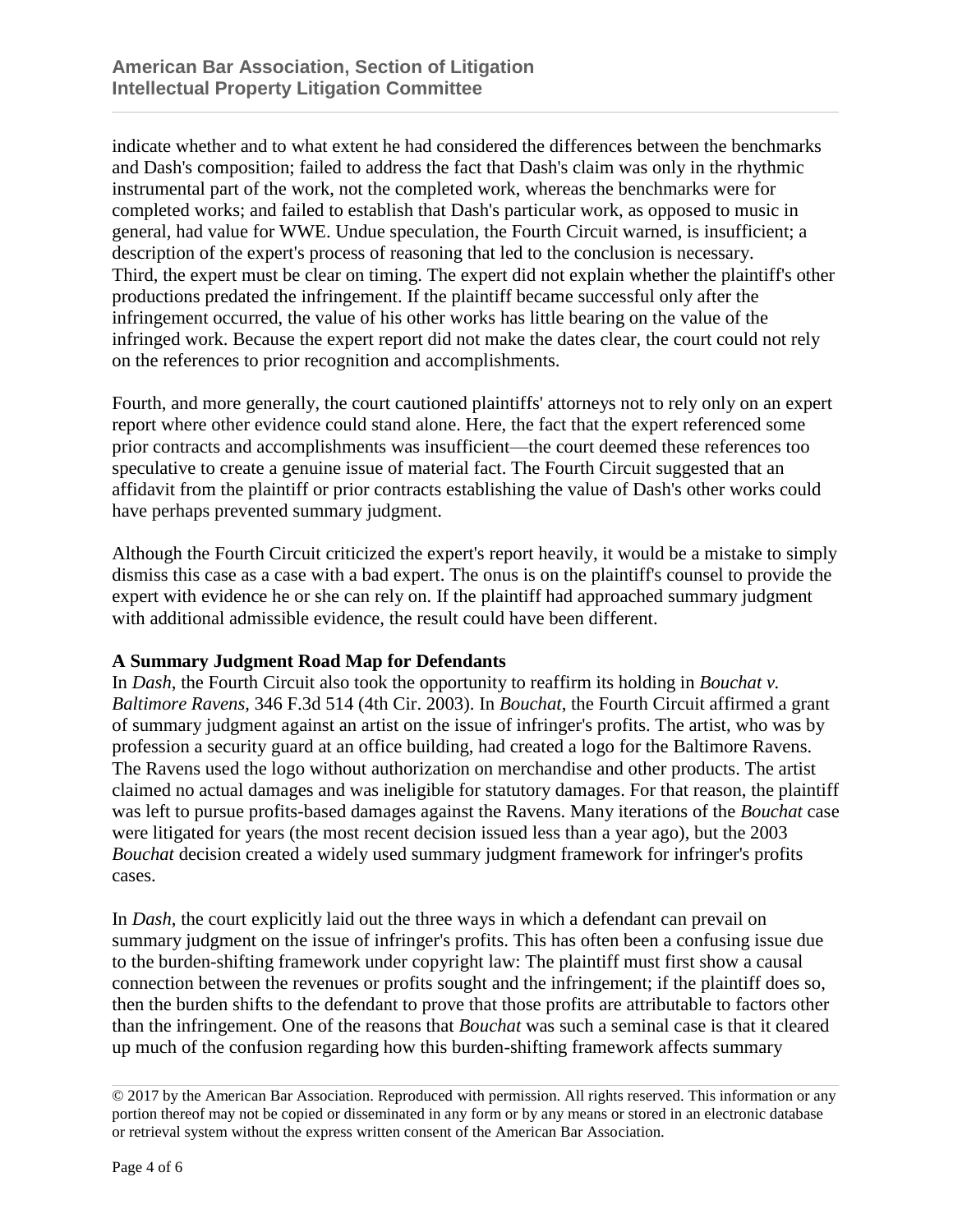judgment. The Fourth Circuit laid out these principles even more clearly in the *Dash* case, providing a clearer road map for defendants seeking summary judgment on the infringer's profits issue.

First, the defendant can argue that the plaintiff cannot show a conceivable connection between the infringement and the claimed revenues. This is a fairly difficult showing because the defendant must be able to show that it is not even "hypothetically possible" that the infringement affected the profits. For example, revenues fixed in advance—such as a contract for a fixed sum signed before the infringement occurred, as Floyd Mayweather had in this instance—would fall into this category.

Second, the defendant can argue that despite a conceivable connection, the plaintiff has not presented sufficient evidence of a causal link between the infringement and the profits. Bouchat's infringing logo used in a video game is an example—it simply "defies credulity," as the court put it, to imagine someone would buy a video game to get a glimpse of a football team's logo. Third, a defendant can seek summary judgment on the grounds that all of the claimed revenues are attributable to factors other than the infringement. The court in *Dash* noted that although the defendant bears the burden on this issue, it can still move for summary judgment if it submits evidence that no reasonable jury could find that any portion of the claimed revenue is attributable to the infringement. The plaintiff must then respond with evidence showing that reasonable minds could differ; if the plaintiff cannot, as Dash could not, summary judgment is appropriate.

## **Conclusion: Fundamentals Are Key**

Copyright is a complex area of law. There is a lengthy and frequently amended statute, judicial gloss on the statute, seemingly arbitrary constitutional landmines (ahem, *Feltner*), and frequent litigation arising from rapidly evolving technology. There is the ever evolving "fair use" exception and the merger doctrine ("OK, so picture a bee made of gold…"). Despite its complexities, however, proving copyright infringement in litigation ultimately boils down to the basics: fundamentals all litigators should know well.

As an initial matter, unless the plaintiff is eligible for statutory damages, the fact that a defendant has infringed the plaintiff's copyright does not automatically entitle the plaintiff to damages. Liability without causation is the exception, not the rule, in tort law. In copyright, as in other torts, causation is key. The Fourth Circuit spilled little ink analyzing whether Dash was entitled to any of WWE's or Mr. Mayweather's profits because there was simply no causal connection. Dash's stipulation that the public performance of "Yep" at WrestleMania XXIV had no effect on revenues only underscored that point.

As in other litigation, counsel's realistic evaluation of the claim from the outset also is key. If the client is a new artist without a copyright registration, working with the expert to develop benchmarks and with the client to produce evidence supporting a value of the work may help avoid summary judgment. Conversely, a defendant facing a plaintiff with questionable damages or a weak causal link is wise to tailor discovery to support a motion for summary judgment on

<sup>© 2017</sup> by the American Bar Association. Reproduced with permission. All rights reserved. This information or any portion thereof may not be copied or disseminated in any form or by any means or stored in an electronic database or retrieval system without the express written consent of the American Bar Association.